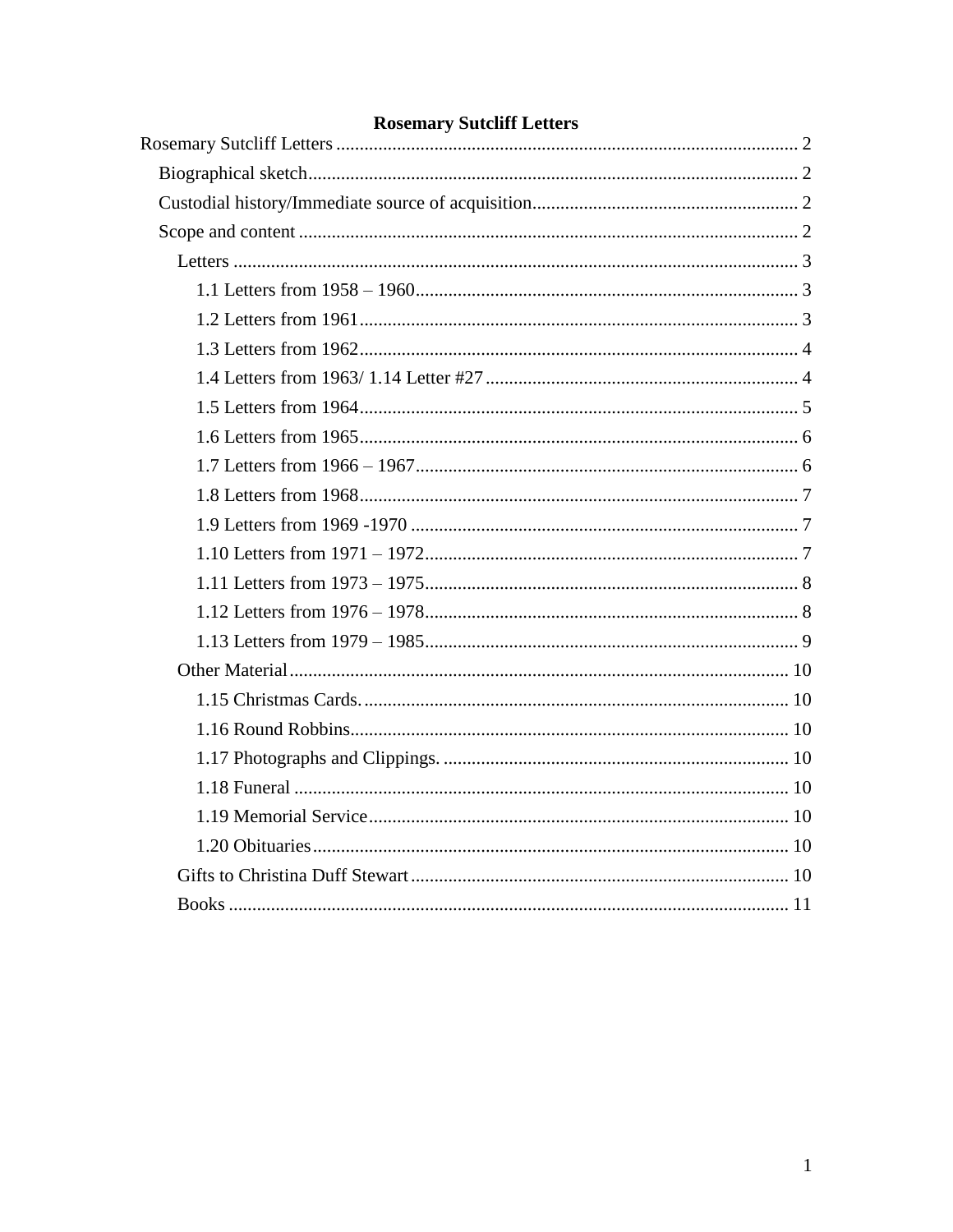<span id="page-1-0"></span>**Rosemary Sutcliff Letters**. – 1958 - 1992. – 0.45 m of textual materials, photographs, and objects.

<span id="page-1-1"></span>**Biographical sketch:** Rosemary Sutcliff (1920-1992) was a British author whose books for young people recreated the Britain of the Middle Ages and Roman occupation. The daughter of a naval officer whose postings caused the family to move often, she developed Still's disease, a debilitating form of juvenile arthritis, from the age of two and was bedridden for much of her early childhood, attending school intermittently. Her mother read to her at length, especially books of history and myth. She was a talented artist and attended the Bideford School of Art at 14 obtaining considerably success as a miniaturist and maintaining a lifelong membership in the Royal Society of Miniature Painters. She also began to write and was invited to create a manuscript of *The Chronicles of Robin Hood* for the Oxford University Press, published in 1950 along with her first work of fiction, *The Queen Elizabeth Story. The Eagle of the Ninth,* set in Roman Britain, followed *Simon,* published in 1953 and set in the Civil War. These two breakthrough books established her reputation, partly through dramatization on the BBC Radio's Children's Hour. They led to a series of novels in which she displayed great skill at presenting an individual viewpoint within a well-researched historical setting. Most of her literary output was aimed at older children, but she also wrote three novels for adults, and a memoir, *Blue Remembered Hills*. In all, she published more than fifty books. She was appointed OBE in 1975, and received the Carnegie Medal for *The Lantern Bearer* in 1960.

<span id="page-1-2"></span>**Custodial history:** The fonds is the gift of Christina Duff Stewart to the Osborne Collection in 1999.

<span id="page-1-3"></span>**Scope and content:** The Rosemary Sutcliff letters at the Osborne Collection consist of 83 letters, 14 Christmas cards, and 7 'Round Robins' written by the author to her friend Christina Duff Stewart of Toronto, over a 33-year period. The first letter appeared on December 12, 1958, in response to Ms. Duff Stewart's letter asking permission to write about her in *The Junior Bookshelf*. In this first letter she relates how she came to writing and the relationships she developed with her characters. Subsequent letters trace their friendship, with details of her daily life (dogs, problems with household help, health issues, travel, etc) an unsuccessful love affair and her relationship with her cousin Margaret, whose children, Heather and Anthony, she was close to. They also contain information about Rosemary Sutcliff's taste in books, her relationship with her publishers, the progress of her writing projects and her awards. By 1960 the correspondents were on a first-name basis, and Ms. Duff Stewart visited Rosemary Sutcliff during that summer. They continued to write, with occasional visits from Christina Duff Stewart, until near the end of Rosemary Sutcliff's life. Some letters are accompanied by photographs and in one case a drawing of her dog. The handwritten letters end in 1985, but Ms. Duff Stewart was on Sutcliff's 'Round Robin' list, and received photocopies of her annual Christmas letter to friends from 1983 to 1991. Christmas cards for 1988 and 1989 contain short personal notes. The fonds also contains clippings about the author, the order of service for her funeral and memorial, and clipped obituaries.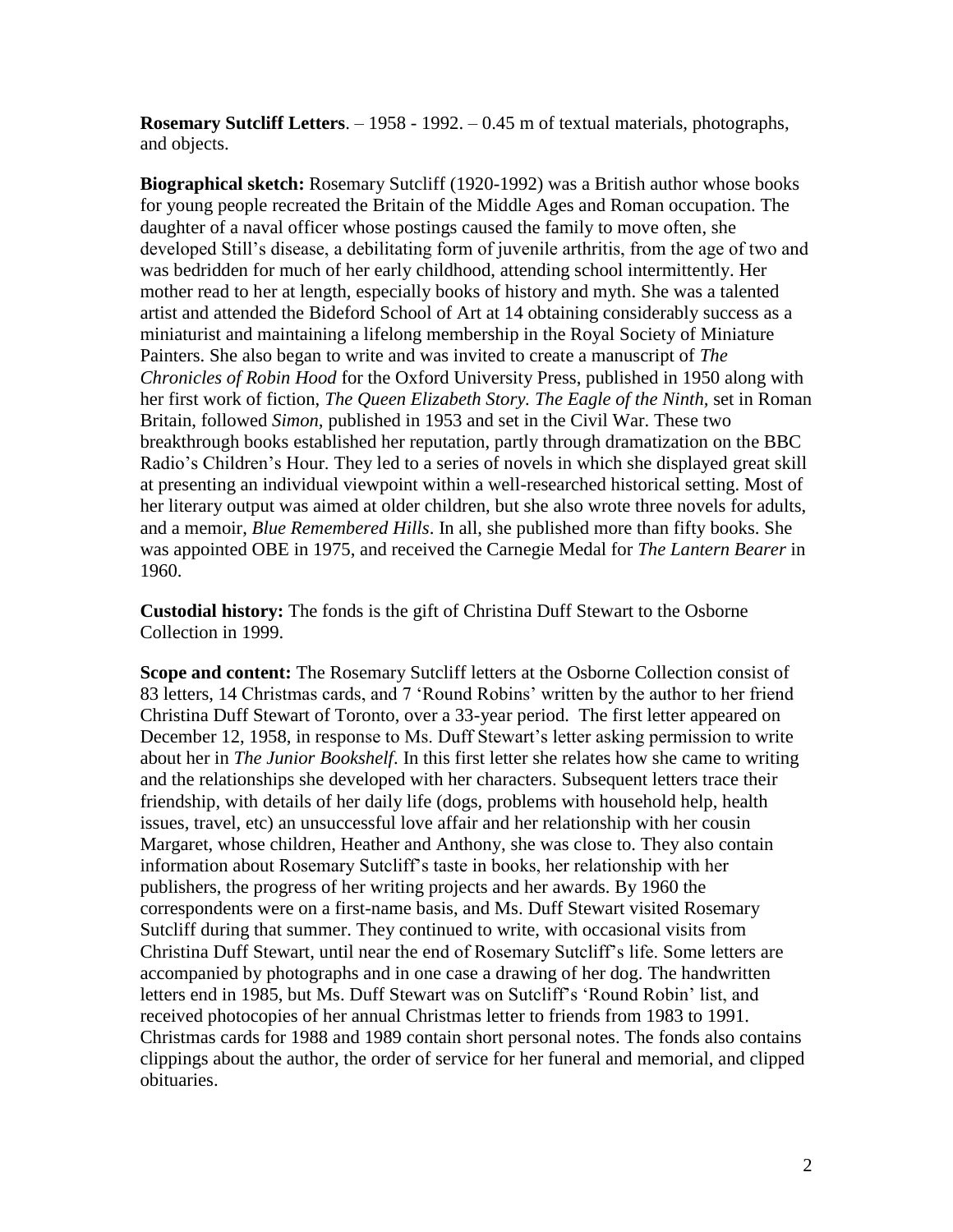Four pieces of jewelry and two ornaments made by the author and given to Christina Duff Stewart as Christmas gifts, and Christmas cards designed by Rosemary Sutcliff for the Horder Centre for Arthritis are also included.

The letters have been arranged by the archivist in chronological order.

### <span id="page-2-0"></span>**Letters**

| <b>Title</b>   | <b>Date</b> | <b>Contents</b>                                             | <b>Box/file</b> |
|----------------|-------------|-------------------------------------------------------------|-----------------|
|                |             |                                                             | #               |
| Letter         | Dec 12      | Aerogramme: response to CDS's first letter requesting       | 1.1             |
| 1              | 1958        | information she intends to use for an article in The Junior |                 |
|                |             | Bookshelf. RS writes of her early illness and her mother    |                 |
|                |             | reading, early influences and the pleasures of writing      |                 |
|                |             | stories                                                     |                 |
| Letter         | Dec 30      | Aerogramme: general response to CDS's second letter         | 1.1             |
| $\overline{2}$ | 1958        |                                                             |                 |
| Letter         | Feb 10      | Aerogramme: RS discusses the terror of talking to groups    | 1.1             |
| 3              | 1959        | of children, and the appeal of the Canadian north.          |                 |
| Letter         | Dec 7       | Aerogramme: RS thanks CDS for her articles, "Scarlet on     | 1.1             |
| $\overline{4}$ | 1959        | the Loom" and the review of The Lantern Bearer in The       |                 |
|                |             | Junior Bookshelf (reproduced as an addendum at the end of   |                 |
|                |             | this finding aid). First mention of her cousin Margaret's   |                 |
|                |             | children, Heather and Anthony.                              |                 |
| Letter         | Jan 14      | Aerogramme: greeting becomes 'Dear Christine';              | 1.1             |
| 5              | 1960        | discussion of the similarities between the modern world     |                 |
|                |             | and the Dark Ages, and an invitation to visit when CDS is   |                 |
|                |             | in England                                                  |                 |
| Letter         | Feb 20      | Aerogramme: RS discusses what she has been reading, and     | 1.1             |
| 6              | 1960        | copies out a poem written for her by a 9-year-old girl.     |                 |
| Letter         | Apr 21      | Aerogramme: RS's response to winning the Carnegie           | 1.1             |
| 7              | 1960        | Medal; discussion of books read including TH White.         |                 |
| Letter         | June 7      | Aerogramme: letter contains phone number and                | 1.1             |
| 8              | [1960]      | arrangements to meet; discussion of books read              |                 |
| Letter         | July 27     | Post card addressed to a London hotel, written in           | 1.1             |
| 9              | [1960]      | anticipation of CDS's visit                                 |                 |
| Letter         | Aug $12$    | Post card addressed to a hotel in Tewkesbury written        | 1.1             |
| 10             | [1960]      | shortly after their visit.                                  |                 |

#### <span id="page-2-1"></span>**1.1 Letters from 1958 – 1960**

### <span id="page-2-2"></span>**1.2 Letters from 1961**

| <b>Title</b> | Date | <b>Contents</b>                                                                                        | <b>Box/file</b> |
|--------------|------|--------------------------------------------------------------------------------------------------------|-----------------|
| Letter       | 1961 | Jan 16   Aerogramme: update on hip surgery after 9 weeks bed-<br>ridden and report on a family wedding |                 |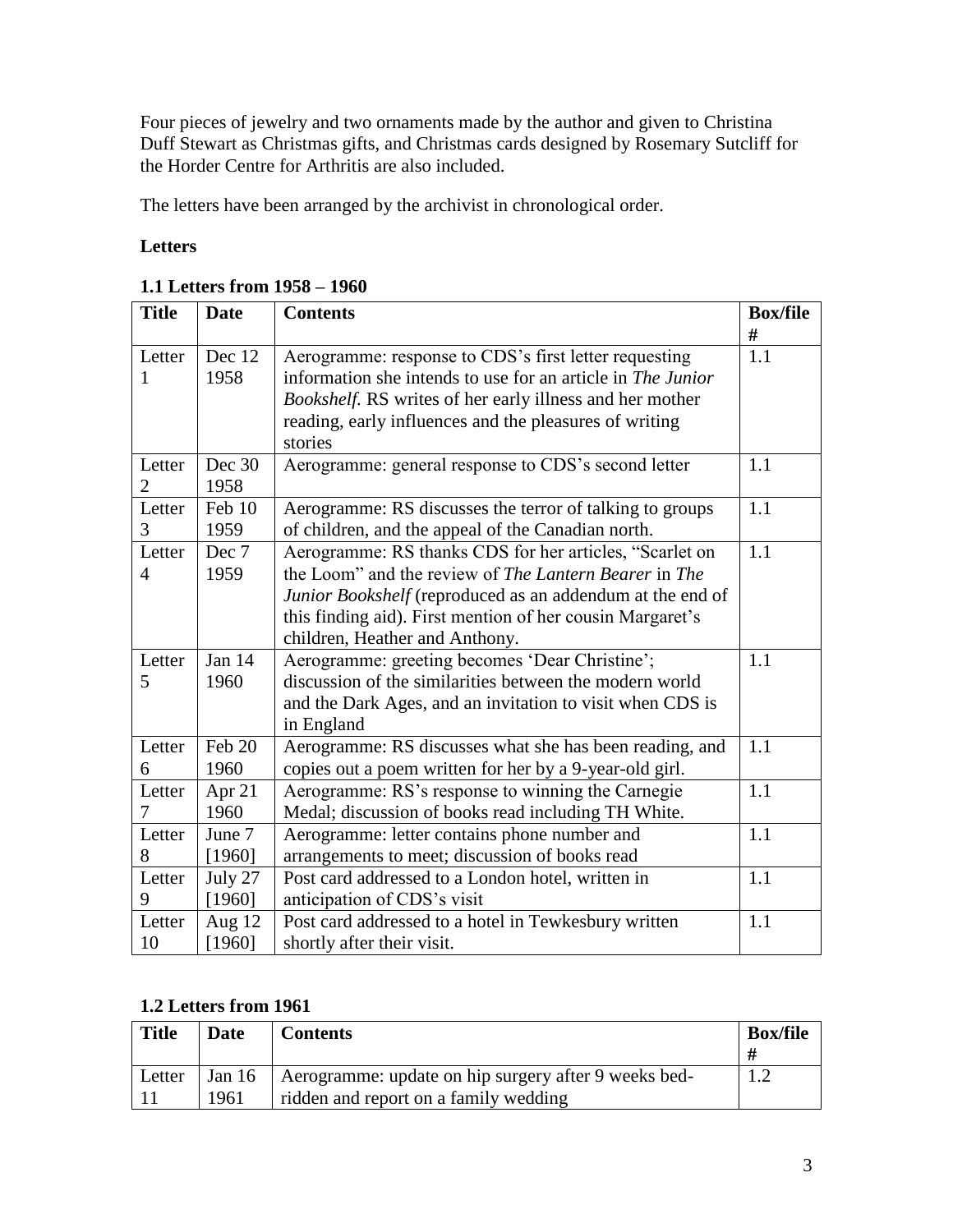| <b>Title</b> | Date    | <b>Contents</b>                                              | <b>Box/file</b> |
|--------------|---------|--------------------------------------------------------------|-----------------|
|              |         |                                                              | #               |
| Letter       | Mar 7   | Aerogramme: the writing of <i>Beowulf</i> and a 'grown-up    | 1.2             |
| 12           | 1961    | book'; her excitement at the prospect of watching the        |                 |
|              |         | recording of the last installment of The Lantern Bearers at  |                 |
|              |         | the BBC's Broadcasting House.                                |                 |
| Letter       | July 8  | Aerogramme: report on her writing of Arthur, and a trip to   | 1.2.            |
| 13           | 1961    | the opera                                                    |                 |
| Letter       | July 13 | Brief letter asking for help with an anthology on witchcraft | 1.2             |
| 14           | 1961    |                                                              |                 |
| Letter       | Dec 7   | Aerogramme: thanks for witch references; Christmas           | 1.2             |
| 15           | 1961    | greetings                                                    |                 |

### <span id="page-3-0"></span>**1.3 Letters from 1962**

| <b>Title</b> | <b>Date</b> | <b>Contents</b>                                              | <b>Box/file</b> |
|--------------|-------------|--------------------------------------------------------------|-----------------|
|              |             |                                                              | #               |
| Letter       | Apr $1$     | Aerogramme: discussion of <i>Beowulf</i> reviews, the near   | 1.3             |
| 16           | 1962        | completion of Sword at Sunset and dieting.                   |                 |
| Letter       | May 1       | Aerogramme: letter explains how she came to find a           | 1.3             |
| 17           | 1962        | reference they had both been trying to find for use at the   |                 |
|              |             | beginning of Sword at Sunset.                                |                 |
| Letter       | May 16      | Aerogramme: thanks for CDS's review of <i>Beowulf</i> , news | 1.3             |
| 18           | 1962        | of the dealings with publishers, and the intensity of her    |                 |
|              |             | feelings when writing of tragic events; news of her father   |                 |
|              |             | and his recent surgery.                                      |                 |
| Letter       | Oct 1       | Aerogramme: letter discussing publishers, "The Bull from     | 1.3             |
| 19           | 1962        | the Sea", the theatre, vacations, etc.                       |                 |
| Letter       | Nov $26$    | Brief letter with Christmas greetings and present of 3       | 1.3             |
| 20           | [1962]      | angels; news that Sword at Sunset was chosen as a Library    |                 |
|              |             | Guild of America selection                                   |                 |
| Letter       | Dec 20      | Aerogramme: thanks for Christmas gift; discussion of         | 1.3             |
| 21           | 1962        | poetry and Christmas decorations.                            |                 |

### <span id="page-3-1"></span>**1.4 Letters from 1963/ 1.14 Letter #27**

| <b>Title</b> | <b>Date</b> | <b>Contents</b>                                           | <b>Box/file</b> |
|--------------|-------------|-----------------------------------------------------------|-----------------|
|              |             |                                                           | #               |
| Letter       | Feb 4       | Aerogramme: letter bemoaning the winter weather,          | 1.4             |
| 22           | 1963        | discussion of Richard I, and the task of providing her    |                 |
|              |             | illustrator with information about armour.                |                 |
| Leter        | Mar $26$    | Aerogramme: discussion of Jane Austen (RS calls herself a | 1.4             |
| 23           | 1963        | Semi-Janite), and her excitement over the upcoming        |                 |
|              |             | Hellenic Cruise.                                          |                 |
| Letter       | Easter      | Postcard from Greece.                                     | 1.4             |
| 24           | 1963        |                                                           |                 |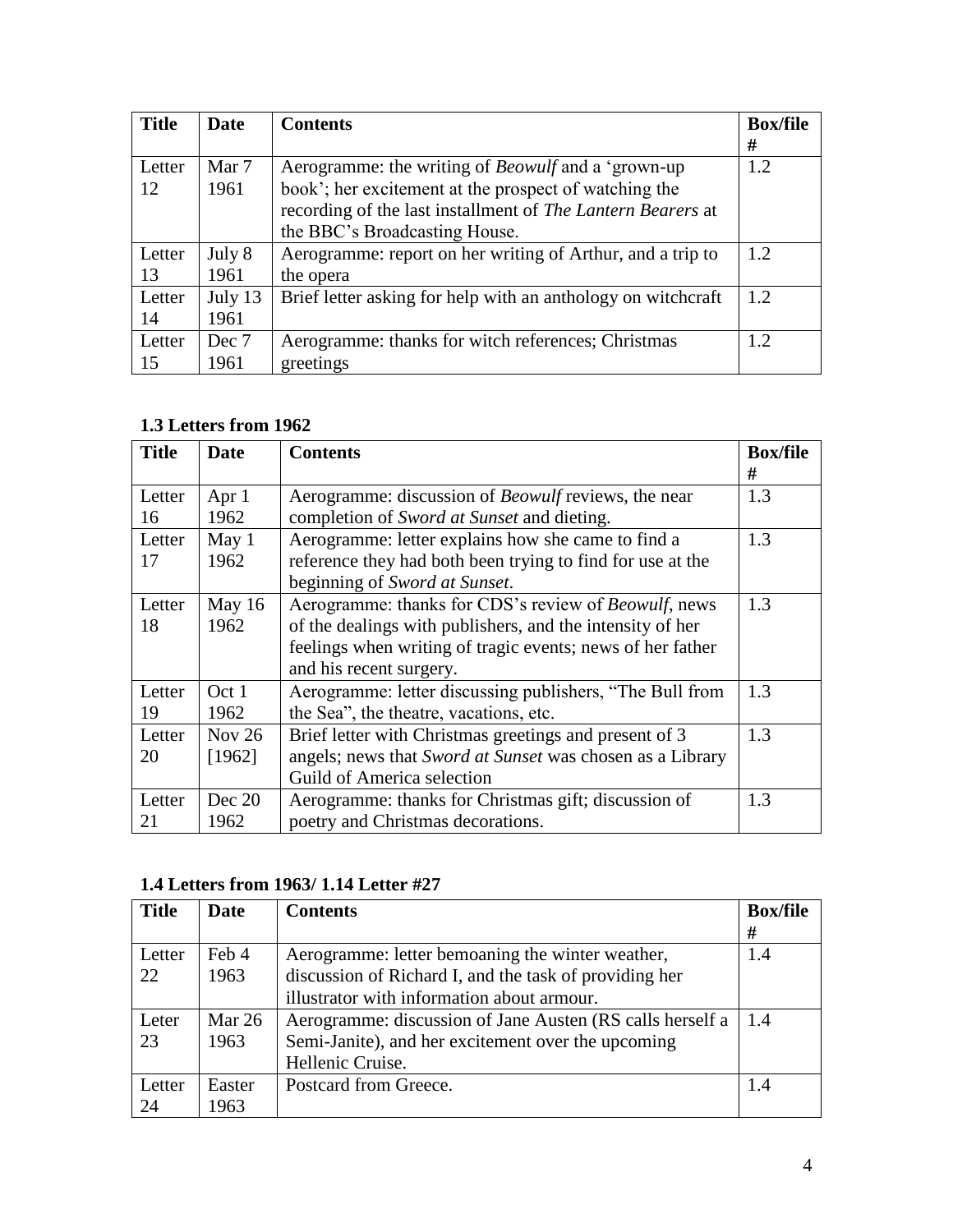| <b>Title</b> | <b>Date</b> | <b>Contents</b>                                            | <b>Box/file</b> |
|--------------|-------------|------------------------------------------------------------|-----------------|
|              |             |                                                            | #               |
| Letter       | May 18      | Aerogramme: discussion of Greek trip                       | 1.4             |
| 25           | 1963        |                                                            |                 |
| Letter       | June 8      | Aerogramme: short letter advising CDS that photographs     | 1.4             |
| 26           | 1963        | of the Greek trip will materialize from the author Andre   |                 |
|              |             | Norton and that she is to send them back to RS after       |                 |
|              |             | viewing them.                                              |                 |
| Letter       | June 22     | Letter from Andre Norton to CDS, enclosing 4               | 1.14            |
| 27           | 1963        | photographs, which she evidently returned to RS who then   |                 |
|              |             | sent copies at a later date.                               |                 |
| Letter       | July 15     | Aerogramme: thanks for the return of the photographs;      | 1.4             |
| 28           | 1963        | discussion of Andre Norton's books and a visit to the      |                 |
|              |             | theatre                                                    |                 |
| Letter       | Sept 18     | Aerogramme: problems with replacing the housekeeper,       | 1.4             |
| 29           | 1963        | writing a play on Joan of Arc and studying other writers'  |                 |
|              |             | interpretation of the story, and interest in CDS's talk    |                 |
|              |             | [about RS?]                                                |                 |
| Letter       | Oct 19      | Aerogramme: brief biography in response to CDS's           | 1.4             |
| 30           | 1963        | request and a list of sources and inspiration for Sword at |                 |
|              |             | Sunset.                                                    |                 |
| Letter       | Dec 7       | Aerogramme: housekeeper situation, Kennedy                 | 1.4             |
| 31           | 1963        | assassination, and the St. Joan play                       |                 |
| Letter       | Dec 27      | Aerogramme: Christmas, her horror of storytelling, and     | 1.4             |
| 32           | 1963        | New Year's wishes                                          |                 |

# <span id="page-4-0"></span>**1.5 Letters from 1964**

| <b>Title</b> | Date  | <b>Contents</b>                                               | <b>Box/file</b> |
|--------------|-------|---------------------------------------------------------------|-----------------|
|              |       |                                                               | #               |
| Letter       | Mar 9 | Aerogramme: discussion of writing projects, home              | 1.5             |
| 33           | 1964  | renovations, fund-raising for the Horde Centre for Arthritis, |                 |
|              |       | a Shakespeare production and the Canadian Stratford           |                 |
| Letter       | May   | Aerogramme: discussion of The Mark of the Horse Lord,         | 1.5             |
| 34           | 25    | and a dog-a-cat story                                         |                 |
|              | 1964  |                                                               |                 |
| Letter       | Sept  | Aerogramme: story of a dreadful house keeper; visit to the    | 1.5             |
| 35           | 10    | <b>Chichester Theatre</b>                                     |                 |
|              | 1964  |                                                               |                 |
| Letter       | Dec 1 | Aerogramme: letter refers to a card, possibly one designed    | 1.5             |
| 36           | 1964  | by RS for the Horde Centre for Arthritis [File 1.16];         |                 |
|              |       | proofreading The Mark of the Horse Lord, writing a nativity   |                 |
|              |       | play for Heather and her Brownie pack, and Christmas          |                 |
|              |       | greetings                                                     |                 |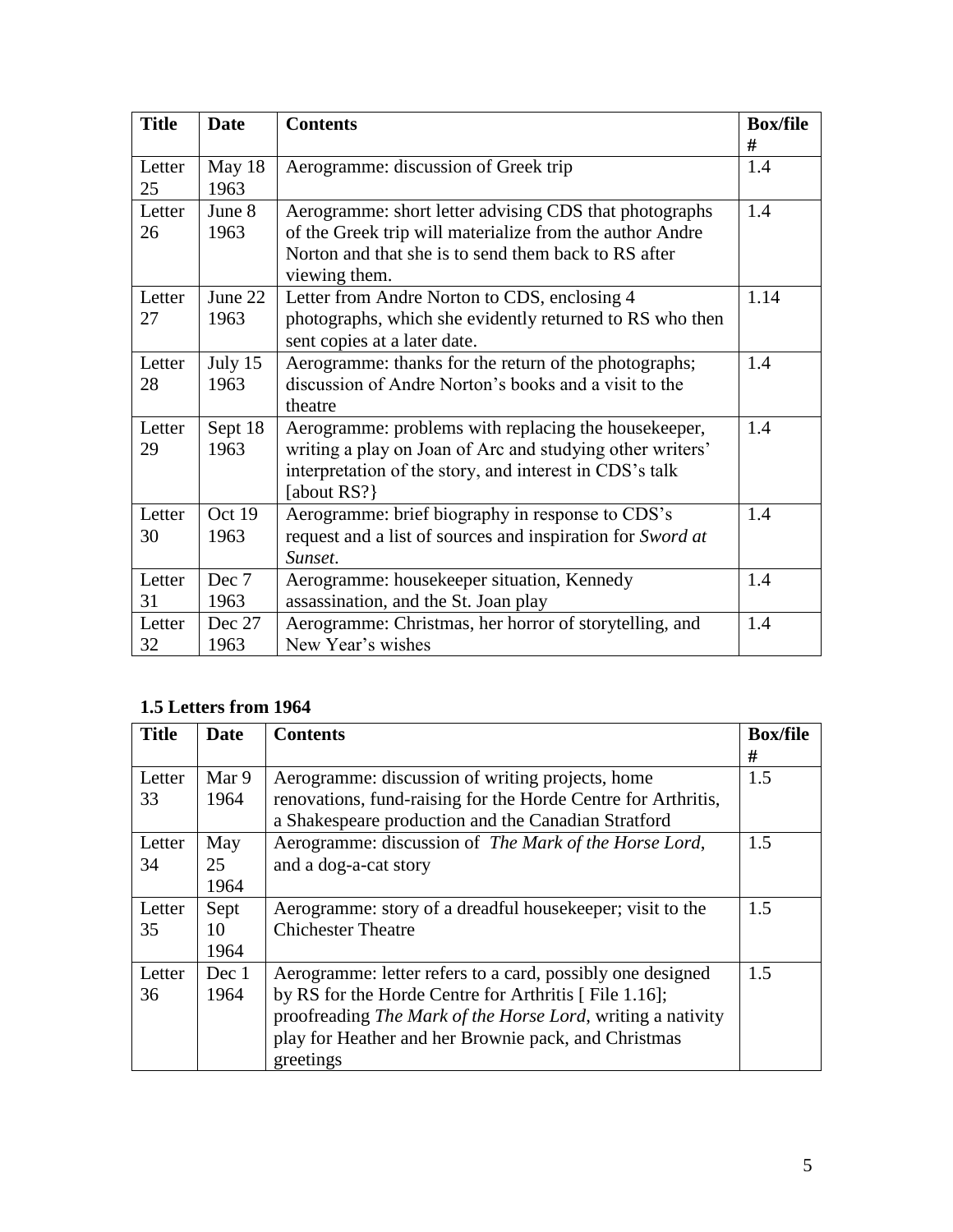## <span id="page-5-0"></span>**1.6 Letters from 1965**

| <b>Title</b> | <b>Date</b> | <b>Contents</b>                                            | <b>Box/file</b> |
|--------------|-------------|------------------------------------------------------------|-----------------|
|              |             |                                                            | #               |
| Letter       | Jan $10$    | Aerogramme: report on the nativity production (a "roaring" | 1.6             |
| 37           | 1965        | success"), and New Year's greetings                        |                 |
| Letter       | Apr 9       | Aerogramme: report on buying a small property in Greece    | 1.6             |
| 38           | 1965        | and a new housekeeper                                      |                 |
| Letter       | May         | Aerogramme: condolences on the death of CDS's brother;     | 1.6             |
| 39           | 30          | news on the Greek cottage, and a quick overview of her     |                 |
|              | 1965        | views on abortion, homosexuality and public washrooms      |                 |
| Letter       | Dec 11      | Aerogramme: report on her father's stroke and              | 1.6             |
| 40           | 1965        | hospitalization, her decision to hire a male               |                 |
|              |             | housekeeper/driver, and description of the first employee. |                 |
| Letter       | Dec 23      | Aerogramme: report on Christmas plans, and greetings for   | 1.6             |
| 41           | 1965        | the New Year                                               |                 |

# <span id="page-5-1"></span>**1.7 Letters from 1966 – 1967**

| <b>Title</b> | Date      | <b>Contents</b>                                             | <b>Box/file</b> |
|--------------|-----------|-------------------------------------------------------------|-----------------|
|              |           |                                                             | #               |
| Letter       | Jan 22    | Aerogramme: short letter with a report of her father's      | 1.7             |
| 42           | 1966      | continuing illness and hospitalization.                     |                 |
| Letter       | Feb 27    | Aerogramme: short letter reporting the death of her father. | 1.7             |
| 43           | 1966      |                                                             |                 |
| Letter       | Apr 12    | Letter with description and enclosed photograph of          | 1.7             |
| 44           | 1966      | Benbow, the woolly Chihuahua puppy who joined the           |                 |
|              |           | household. On three sheets of paper with a drawing of       |                 |
|              |           | Benbow within the text of the letter.                       |                 |
| Letter       | July $16$ | Aerogramme: report on construction of the Greek cottage,    | 1.7             |
| 45           | [1966]    | new writing projects and her invitation to the 'Women of    |                 |
|              |           | the Year Luncheon' in October                               |                 |
| Letter       | Oct 23    | Aerogramme: letter with a reference to "another Canadian"   | 1.7             |
| 46           | 1966      | friend of mine, Jean Little, of Guelph" and Canadian        |                 |
|              |           | cottages; report on her Greek play, TV scripts, and the     |                 |
|              |           | 'Woman of the Year Luncheon'. First use of the              |                 |
|              |           | calligraphic dolphin integrated into her signature.         |                 |
| Letter       | Dec       | Aerogramme: short letter with some amusing anecdotes and    | 1.7             |
| 47           | 1966      | Christmas and New Year's greetings                          |                 |
| Letter       | Jan 26    | Aerogramme: discussion of Mask of Apollo, Harold            | 1.7             |
| 48           | 1967      | Wilson, Rhodesia, etc.                                      |                 |
| Letter       | Oct 2     | Brief note on a postcard from Greece                        | 1.7             |
| 49           | 1967      |                                                             |                 |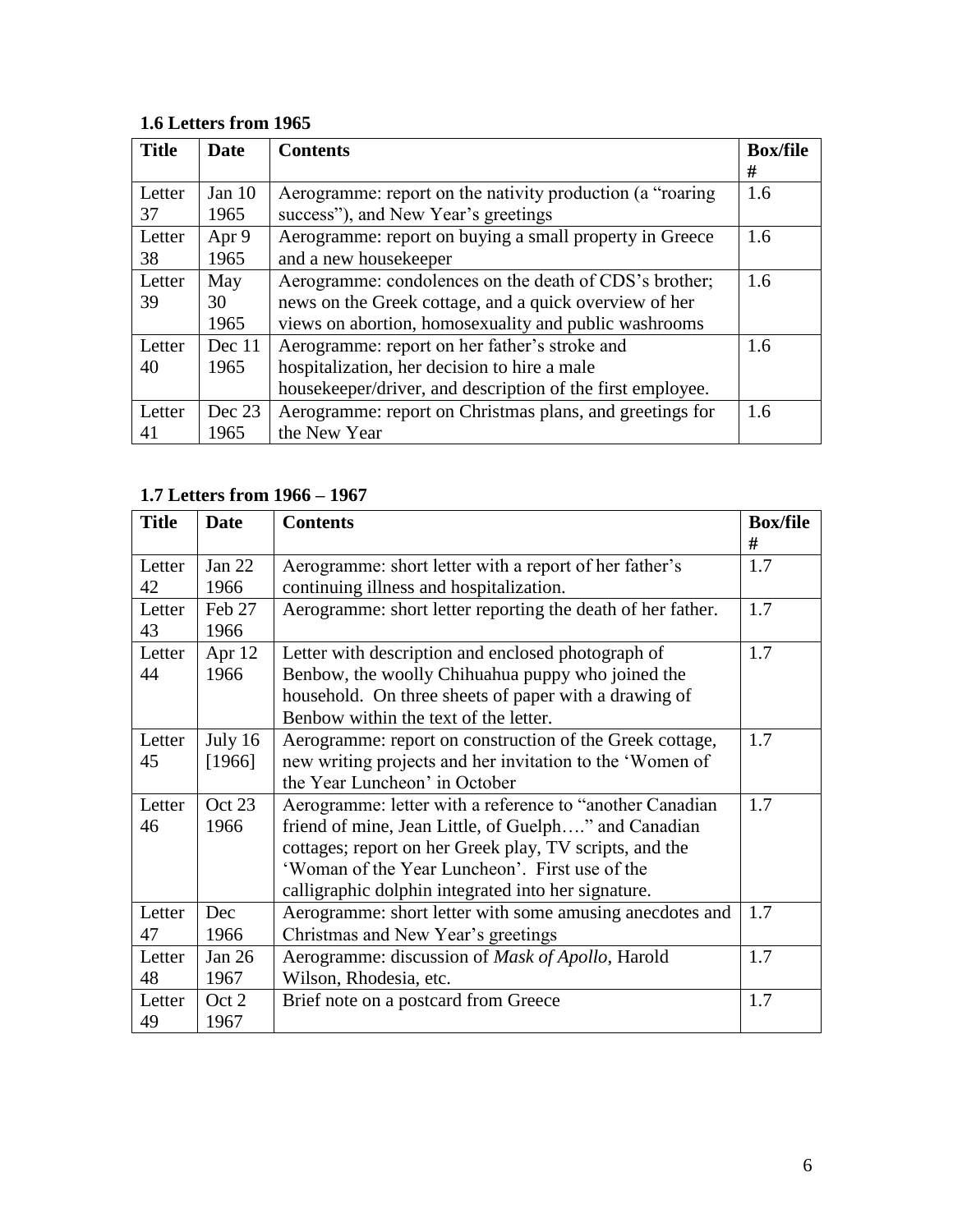## <span id="page-6-0"></span>**1.8 Letters from 1968**

| <b>Title</b> | Date       | <b>Contents</b>                                           | <b>Box/file</b> |
|--------------|------------|-----------------------------------------------------------|-----------------|
|              |            |                                                           | #               |
| Letter       | Jan 8      | Aerogramme: work on Alkibiades going slowly due to        | 1.8             |
| 50           | 1968       | retirement of housekeeper, but completed a play, "The     |                 |
|              |            | Garrison".                                                |                 |
| Letter       | Apr $24$   | Aerogramme: discussion of Alkibiades and scripts for      | 1.8             |
| 51           | 1968       | Scottish Regional Schools Broadcast and a story for       |                 |
|              |            | serialization in the Church of England Children's Society |                 |
|              |            | Magazine.                                                 |                 |
| Letter       | <b>Nov</b> | 2-page letter relating the progress of Alkibiades, and    | 1.8             |
| 52           | 24         | congratulations to CDS on the completion of her M.A. and  |                 |
|              | 1968       | her new job.                                              |                 |

## <span id="page-6-1"></span>**1.9 Letters from 1969 -1970**

| <b>Title</b> | <b>Date</b> | <b>Contents</b>                                                    | <b>Box/file</b> |
|--------------|-------------|--------------------------------------------------------------------|-----------------|
|              |             |                                                                    | #               |
| Letter       | Jan 6       | Aerogramme: reappearance of an old boyfriend from                  | 1.9             |
| 53           | 1969        | Australia; attempts to finish <i>The Flowers of Adonis</i> and the |                 |
|              |             | Scottish Regional Schools scripts and hopes for a holiday          |                 |
|              |             | in Greece.                                                         |                 |
| Letter       | April       | Postcard from Greece.                                              | 1.9             |
| 54           | 17          |                                                                    |                 |
|              | 1969        |                                                                    |                 |
| Letter       | Dec 4       | Aerogramme: report of hip operation, the 'flare-up' of her         | 1.9             |
| 55           | 1969        | old romance and its end.                                           |                 |
| Letter       | Jan $17$    | Aerogramme: trip to France, the Forsyte Saga, the hunt for         | 1.9             |
| 56           | 1970        | a housekeeper, and dog stories                                     |                 |
| Letter       | June        | Aerogramme: retelling of Tristan and Iseult for The Bodley         | 1.9             |
| 57           | 30          | Head and a trip to Dorset with cousin Margaret.                    |                 |
|              | 1970        |                                                                    |                 |
| Letter       | <b>Nov</b>  | 3-page letter, with a discussion of The Flowers of Adonis,         | 1.9             |
| 58           | 1970        | recently published, and her bout of writer's block due to          |                 |
|              |             | many personal reasons                                              |                 |
| Letter       | Dec $15$    | Aerogramme: Christmas letter with reminiscence of her              | 1.9             |
| 59           | 1970        | father.                                                            |                 |

# <span id="page-6-2"></span>**1.10 Letters from 1971 – 1972**

| <b>Title</b> | Date   | <b>Contents</b>                                         | <b>Box/file</b> |
|--------------|--------|---------------------------------------------------------|-----------------|
|              |        |                                                         | #               |
| Letter       | Mar 24 | Aerogramme: short note saying she won't be able to make | 1.10            |
| 60           | 1971   | it to London during CDS's visit,                        |                 |
| Letter       | Apr 4  | Aerogramme: chain letter                                |                 |
|              |        |                                                         |                 |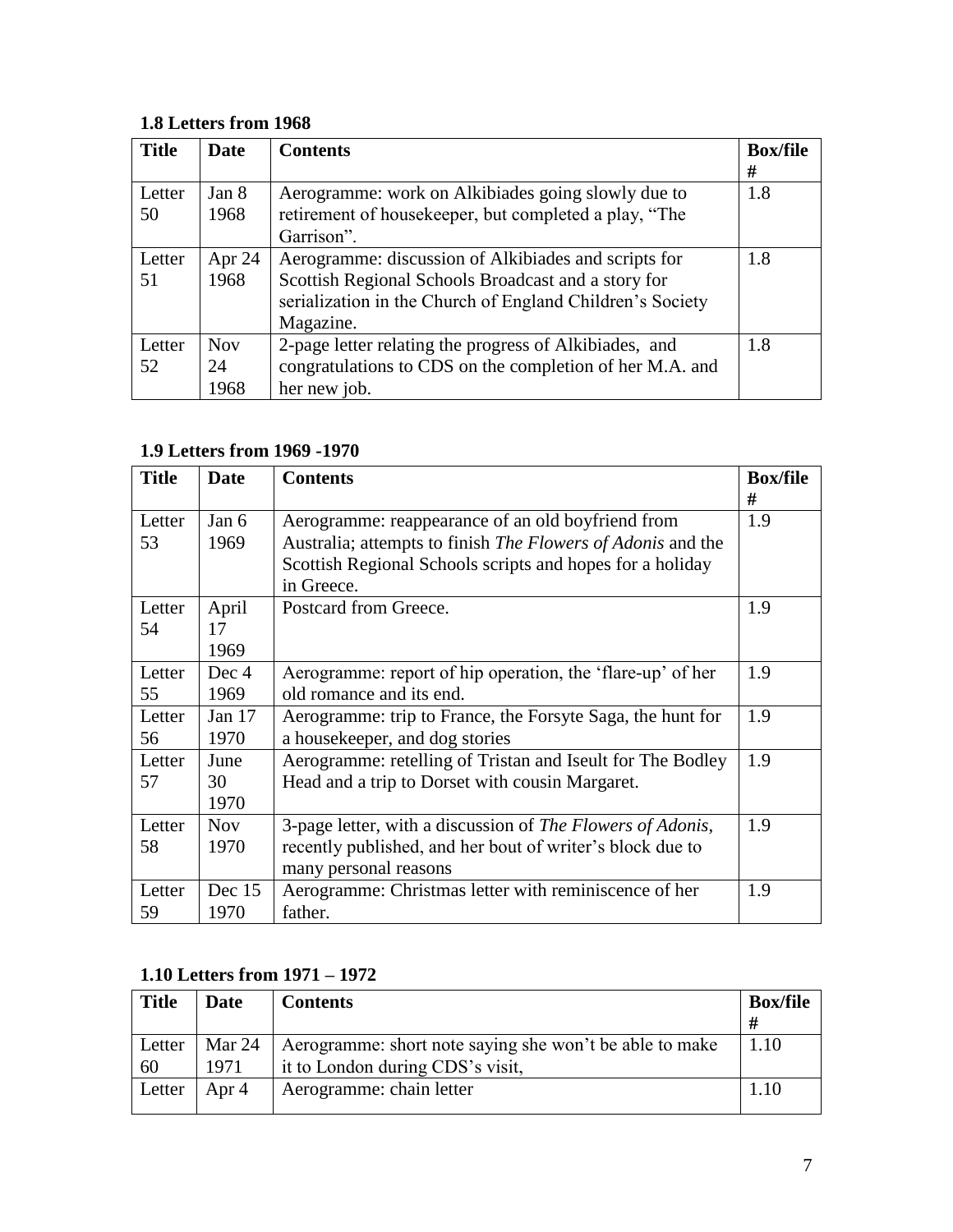| <b>Title</b> | <b>Date</b>      | <b>Contents</b>                                                                                                                                                                                                                                                                                         | <b>Box/file</b><br># |
|--------------|------------------|---------------------------------------------------------------------------------------------------------------------------------------------------------------------------------------------------------------------------------------------------------------------------------------------------------|----------------------|
| 61           | 1971             |                                                                                                                                                                                                                                                                                                         |                      |
| Letter<br>62 | [Late]<br>1971?] | Aerogramme: Christmas greetings; news of cousin<br>Margaret's illness and dog Simba's death. Probable loss of<br>her house man, David, of whom she is very fond, and the<br>problem of replacing him. Difficulty with writing due to<br>nervous tension, but awards for Witches Brat and Robin<br>Hood. | 1.10                 |
| Letter<br>63 | Jan 9<br>1972    | Aerogramme: short letter with news of her cousin<br>Margaret's death.                                                                                                                                                                                                                                   | 1.10                 |
| Letter<br>64 | Oct 28<br>1972   | Aerogramme: coping with Margaret's children, Heather and<br>Anthony; discussion of problems with a new book set in<br>late Roman Scotland; success of Tristan and Iseult                                                                                                                                | 1.10                 |

## <span id="page-7-0"></span>**1.11 Letters from 1973 – 1975**

| <b>Title</b> | Date      | <b>Contents</b>                                          | <b>Box/file</b> |
|--------------|-----------|----------------------------------------------------------|-----------------|
|              |           |                                                          | #               |
| Letter       | Jan 19    | Aerogramme: report on her recent bout of 'flu and the    | 1.11            |
| 65           | 1973      | hope that it won't interfere with a trip to Vienna.      |                 |
| Letter       | Jan $24$  | Aerogramme: report on the trip to Vienna.                | 1.11            |
| 66           | 1973      |                                                          |                 |
| Letter       | [Dec]     | Undated Christmas letter: report on the progress of an   | 1.11            |
| 67           | 1973]     | unnamed new book; proclaims herself in a state of        |                 |
|              |           | 'wretched nervous tension' and relates that she has been |                 |
|              |           | nominated for the Hans Christian Andersen Award.         |                 |
| Letter       | Christmas | Aerogramme: illness of Benbow the dog and the            | 1.11            |
| 68           | 1974      | problems of concentrating on writing. Discussion of The  |                 |
|              |           | Changeling.                                              |                 |
| Letter       | May 14    | Aerogramme: problems with David the houseman;            | 1.11            |
| 69           | 1975      | lifting of writer's block and getting on well with the   |                 |
|              |           | new book.                                                |                 |
| Letter       | Aug $26$  | Aerogramme: response to congratulations from CDS         | 1.11            |
| 70           | 1975      | and Marjorie on the occasion of her OBE award. Report    |                 |
|              |           | on Blood Feud.                                           |                 |
| Letter       | Dec 30    | Aerogramme: report on the presentation of the OBE        | 1.11            |
| 71           | 1975      |                                                          |                 |

## <span id="page-7-1"></span>**1.12 Letters from 1976 – 1978**

| <b>Title</b> | Date      | <b>Contents</b>                                             | <b>Box/file</b> |
|--------------|-----------|-------------------------------------------------------------|-----------------|
|              |           |                                                             | #               |
| Letter       | Christmas | Aerogramme: problems with replacing David;                  | 1.12            |
| 70           | 1976      | postponement of the publication of <i>Blood Feud</i> , news |                 |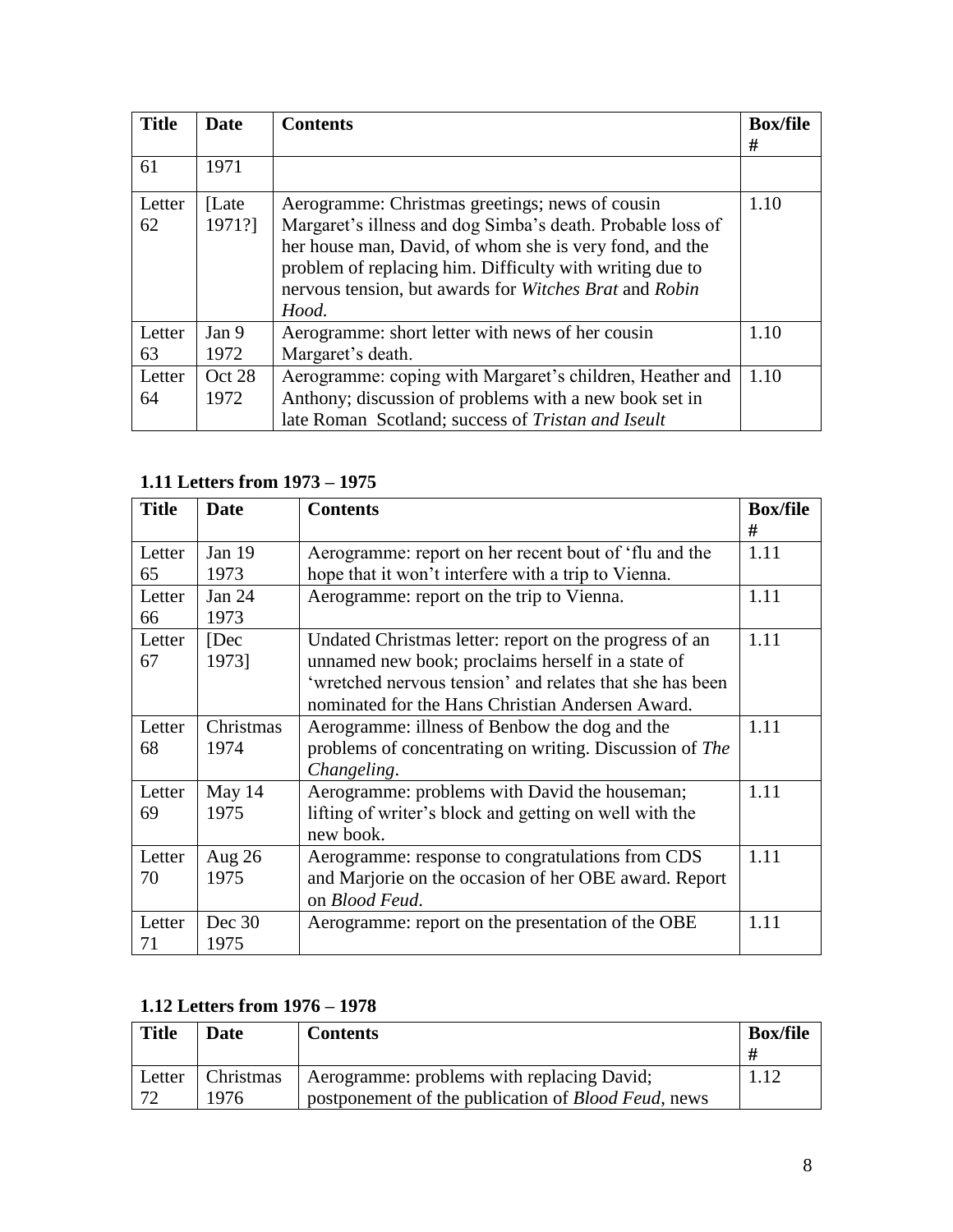| <b>Title</b> | Date      | <b>Contents</b>                                                       | <b>Box/file</b> |
|--------------|-----------|-----------------------------------------------------------------------|-----------------|
|              |           |                                                                       | #               |
|              |           | that <i>Eagle of the Ninth</i> is to be made into a TV series,        |                 |
|              |           | reissue of <i>Warrior's Scarlet</i> in paperback, and a report        |                 |
|              |           | on the new dogs.                                                      |                 |
| Letter       | Jan 29    | Aerogramme: discussion of CDS's upcoming trip to                      | 1.12            |
| 73           | 1977      | Greece with advice on places to visit; report on reviews              |                 |
|              |           | of recently published <i>Blood Feud</i> .                             |                 |
| Letter       | Nov $25$  | Letter discussing the writing of Song for a Dark Queen                | 1.12            |
| 74           | 1977      | and the publication of Sun Horse Moon Horse and the                   |                 |
|              |           | television series made from Eagle of the Ninth.                       |                 |
| Letter       | Jan $21$  | Aerogramme: short, chatty letter about <i>I</i> , <i>Claudius</i> and | 1.12            |
| 75           | 1978      | other topics                                                          |                 |
| Letter       | Christmas | 2-page letter with reports on theatre-going, and meeting              | 1.12            |
| 76           | 1978      | the actor who played Marcus in the television                         |                 |
|              |           | production of Eagle of the Ninth.                                     |                 |

# <span id="page-8-0"></span>**1.13 Letters from 1979 – 1985**

| <b>Title</b> | <b>Date</b> | <b>Contents</b>                                                | <b>Box/file</b> |
|--------------|-------------|----------------------------------------------------------------|-----------------|
|              |             |                                                                | #               |
| Letter       | Feb 21      | Aerogramme: congratulations on CDS's publication on the        | 1.13            |
| 77           | 1979        | Taylor family, and news of Songs for a Dark Queen.             |                 |
| Letter       | Dec 18      | Aerogramme: thanks for Christmas present and report on         | 1.13            |
| 78           | 1979        | receiving 2 teddy bears.                                       |                 |
| Letter       | [Dec]       | 2-page letter, with news that Oxford University Press is       | 1.13            |
| 79           | 1979?]      | 'ditching its children's department'. Trip to Dorset with      |                 |
|              |             | Anthony and his girlfriend; book signing at a fair at Oxford   |                 |
|              |             | and a reunion with old friends from the Press.                 |                 |
| Letter       | [Dec]       | Letter reporting that the house man, James, was taken to       | 1.13            |
| 80           | 1980?]      | jail for 'interfering with little boys'; work on the retelling |                 |
|              |             | of the Arthurian legend for Bodley Head; health problems,      |                 |
|              |             | and a positive reaction to Margaret Thatcher.                  |                 |
| Letter       | Dec 31      | Aerogramme: repeat of some news; report on reviews of          | 1.13            |
| 81           | 1980        | <i>Frontier Wolf</i> and work on the King Arthur trilogy;      |                 |
|              |             | holidays and a family wedding (Anthony and Jane), and a        |                 |
|              |             | trip to London to see "Toad of Toad Hall".                     |                 |
| Letter       | Nov $16$    | 2-page letter with news of a minor car accident, work on       | 1.13            |
| 82           | 1981        | the Bonnie Dundee book, and the birth of Rowan                 |                 |
|              |             | Rosemary Lawton, her godson Anthony's daughter.                |                 |
| Letter       | Mar 5       | Brief note in anticipation of CDS's visit in May.              | 1.13            |
| 83           | 1985        |                                                                |                 |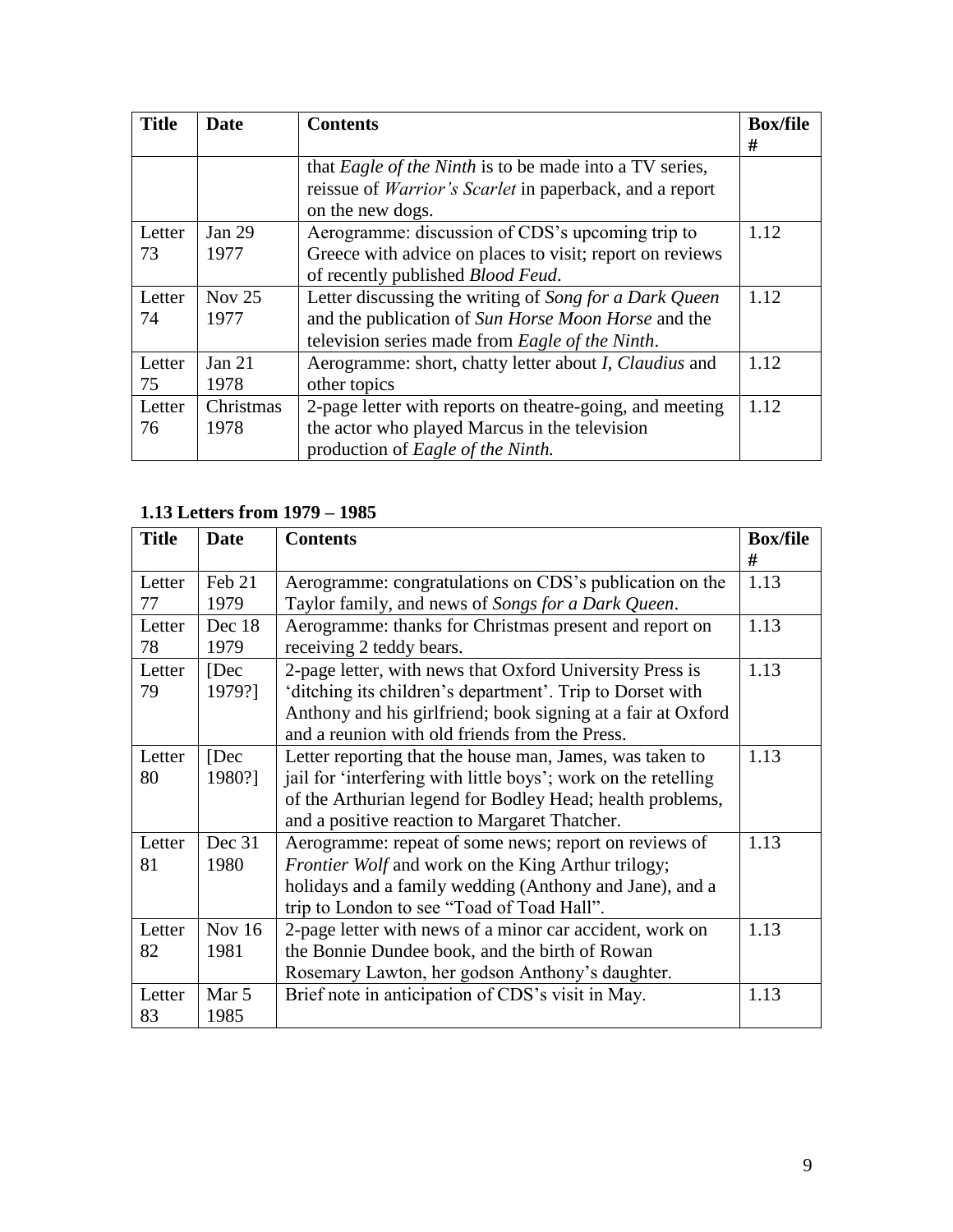### <span id="page-9-0"></span>**Other Material**

<span id="page-9-1"></span>1.15 Christmas Cards.

Christmas Cards. – [1958-1991?]. – 13 Christmas cards and 1 gift enclosure, undated. The first is signed 'Rosemary Sutcliff', thereafter a more personal greeting. A few contain short letters, and 2 are cards designed by RS for the Horder Centres for Arthritis.

<span id="page-9-2"></span>1.16 Round Robbins.

Round Robbins. – 1983 - 1991. Christmas letters handwritten and photocopied for a group of friends, including CDS. A chatty synopsis of the preceding year, one to two pages in length, and meant to be included with her Christmas card. Included are letters for 1983, [1984], [1985?], 1986, 1987, [1988 or 1989], and 1991.

#### <span id="page-9-3"></span>1.17 Photographs and Clippings.

3 colour photographs. – [1985?]. – 2 snapshots of Christina Duff Stewart and Rosemary Sutcliff, and a snapshot of part of her house, showing the rose garden.

Clipping. – [197-?]. – Illustration from a magazine, in colour, showing Rosemary Sutcliff seated with a fur blanket.

Clipping. – May 1960. – Page from The Library Associated Record with an article titled "The Carnegie Medal goes to Rosemary Sutcliff" with a portrait of the author.

Clipping. – May 4 1970. – Clipping from The Times, titled "One of the wheelchair brigade", by Rosemary Sutcliff.

### <span id="page-9-4"></span>1.18 Funeral

Funeral. – Aug 1992. – File contains the order of service and a letter from Sylvia [West, sister-in-law of CDS] dated Aug 12, describing the funeral and enclosing 3 photographs of the grounds, the tea, and the grave site.

### <span id="page-9-5"></span>1.19 Memorial Service

Memorial service. – Nov 3 1992. – File contains the announcement and order of service from the memorial at St. James's Church, London.

<span id="page-9-6"></span>1.20 Obituaries

Obituaries. – 1992. – File contains lengthy obituaries from The Times and The Daily Telegraph as well as 4 short obituaries.

| <b>Object</b> | <b>Description</b>                                           | <b>Box</b> |
|---------------|--------------------------------------------------------------|------------|
|               |                                                              |            |
| Christmas     | Green felt hexagonal ornament with applied beads and sequins |            |
| ornament      | and a chord for hanging.                                     |            |

### <span id="page-9-7"></span>**Gifts to Christina Duff Stewart**: